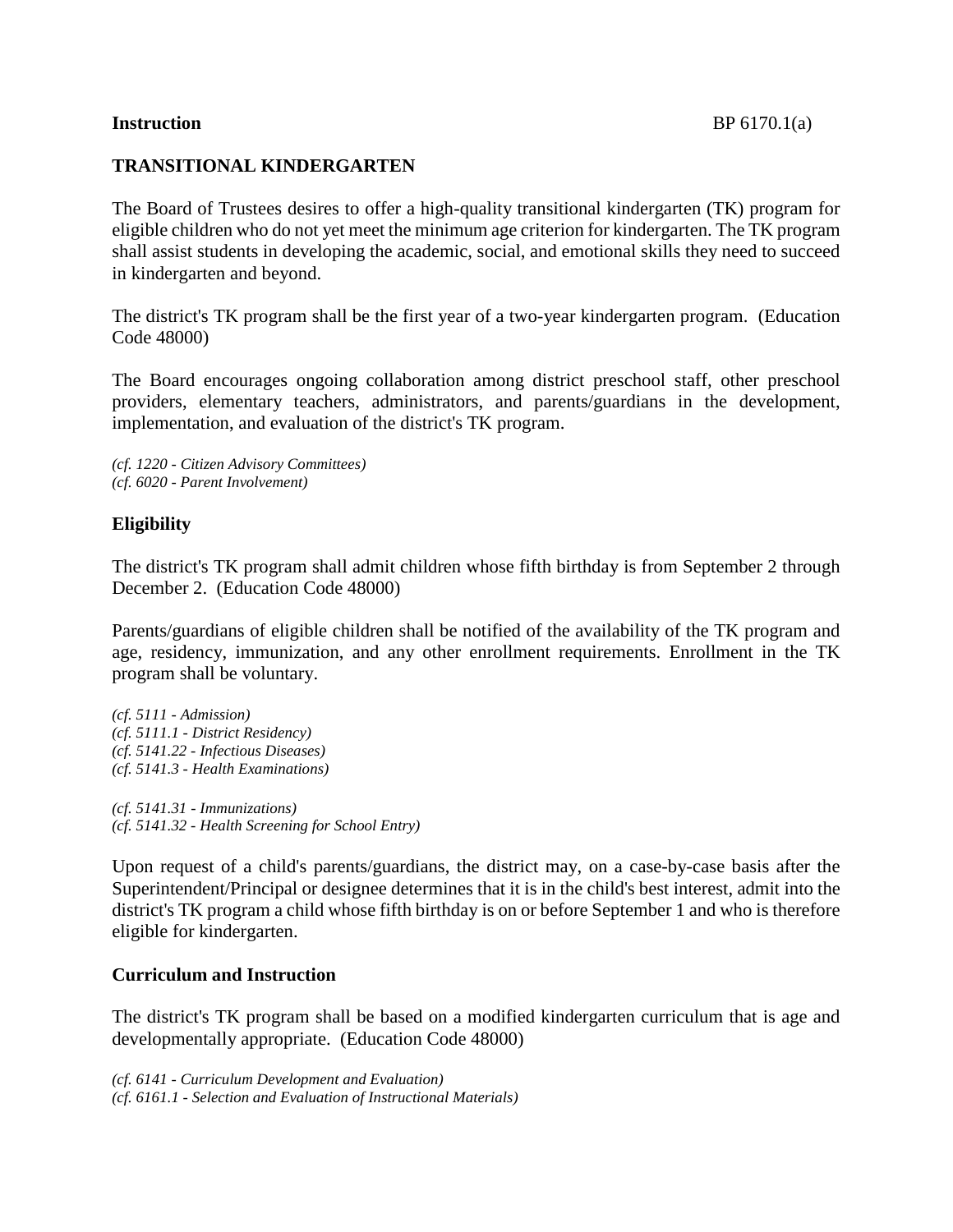# **TRANSITIONAL KINDERGARTEN** (continued)

The program shall be aligned with the preschool learning foundations and preschool curriculum frameworks developed by the California Department of Education (CDE). It shall be designed to facilitate students' development in essential skills related to language and literacy, mathematics, physical development, health, visual and performing arts, science, history-social science, English language development, and social-emotional development.

*(cf. 5148.3 - Preschool/Early Childhood Education) (cf. 6011 - Academic Standards) (cf. 6174 - Education for English Learners)*

The Board shall establish the length(s) of the school day in the district's TK program. TK programs may be maintained for different lengths of time as long as the school day is at least three hours but no more than four hours. The Superintendent/Principal or designee shall annually report to CDE as to whether the district's TK programs are offered full day, part day, or both. (Education Code 37202, 46111, 46115, 46117, 48003)

*(cf. 6111 - School Calendar) (cf. 6112 - School Day)*

TK students may be placed in the same classrooms as kindergarten students when necessary, provided that the instructional program is differentiated to meet student needs.

TK students may be placed in a classroom commingled with 4-year-old students from a California State Preschool Program as long as the classroom does not include students enrolled in TK for a second year or students enrolled in a regular kindergarten. (Education Code 8235, 48000)

### **Staffing**

The Superintendent/Principal or designee shall ensure that teachers assigned to teach in TK classes possess a teaching credential or permit from the Commission on Teacher Credentialing (CTC) that authorizes such instruction.

*(cf. 4112.2 - Certification)*

A credentialed teacher who is first assigned to a TK class after July 1, 2015, shall, by August 1, 2020, have at least 24 units in early childhood education and/or child development, comparable experience in a preschool setting, and/or a child development teacher permit issued by CTC. (Education Code 48000)

The Superintendent/Principal or designee may provide professional development as needed to ensure that TK teachers are knowledgeable about the standards and effective instructional methods for teaching young children.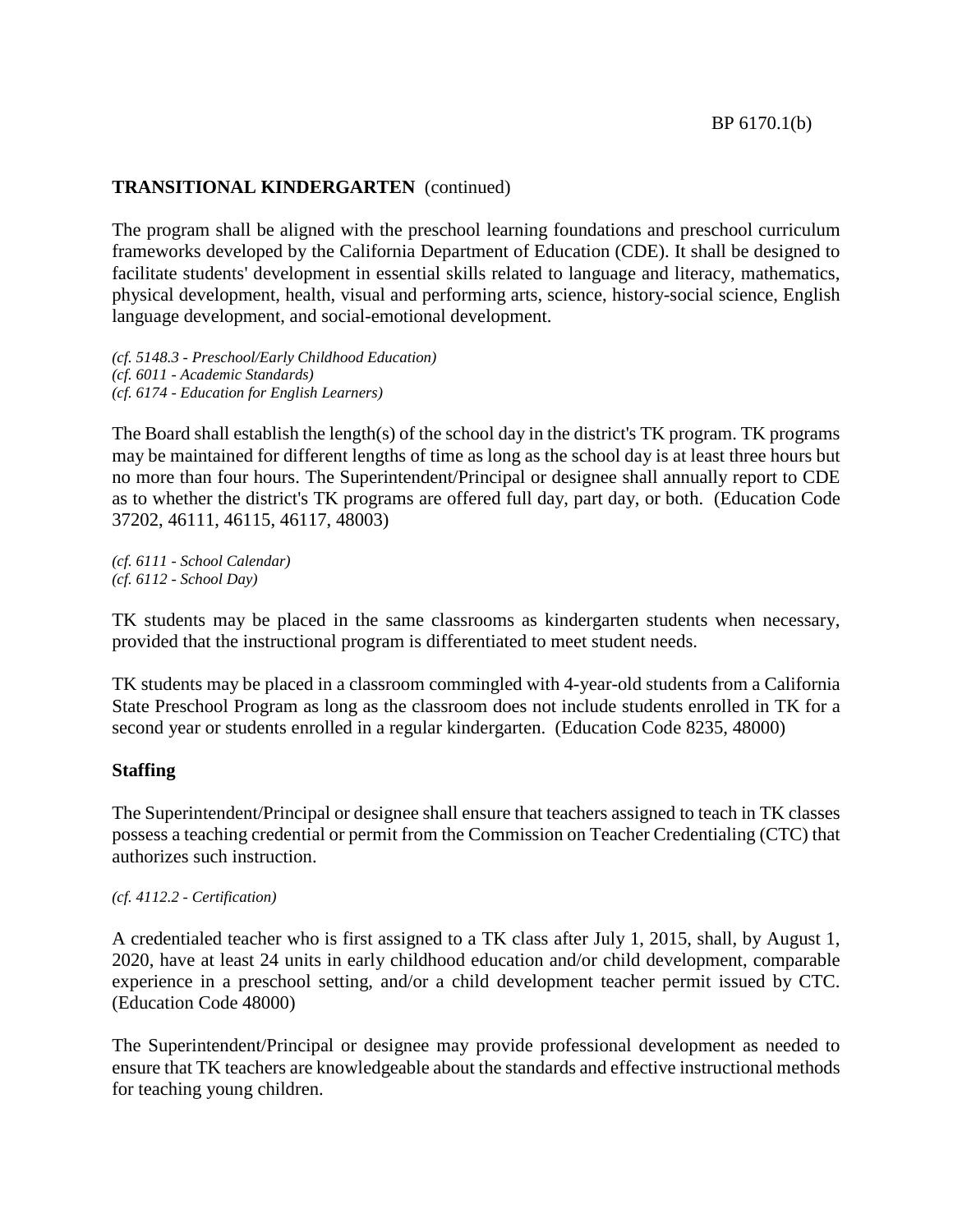#### BP 6170.1(c)

# **TRANSITIONAL KINDERGARTEN** (continued)

#### *(cf. 4131 - Staff Development)*

### **Continuation to Kindergarten**

Students who complete the TK program shall be eligible to continue in kindergarten the following school year. Parents/guardians of such students shall not be required to submit a signed Kindergarten Continuance Form for kindergarten attendance.

However, whenever children who would otherwise be age-eligible for kindergarten are enrolled in TK, the Superintendent/Principal or designee shall obtain a Kindergarten Continuance Form signed by the parent/guardian near the end of the TK year consenting to the child's enrollment in kindergarten the following year.

A student shall not attend more than two years in a combination of TK and kindergarten. (Education Code 46300)

*(cf. 5123 - Promotion/Acceleration/Retention)*

#### **Assessment**

The Superintendent/Principal or designee may develop or identify appropriate formal and/or informal assessments of TK students' development and progress. He/she shall monitor and regularly report to the Board regarding program implementation and the progress of students in meeting related academic standards.

*(cf. 0500 - Accountability) (cf. 6162.5 - Student Assessment)*

*Legal Reference: (see next page)*